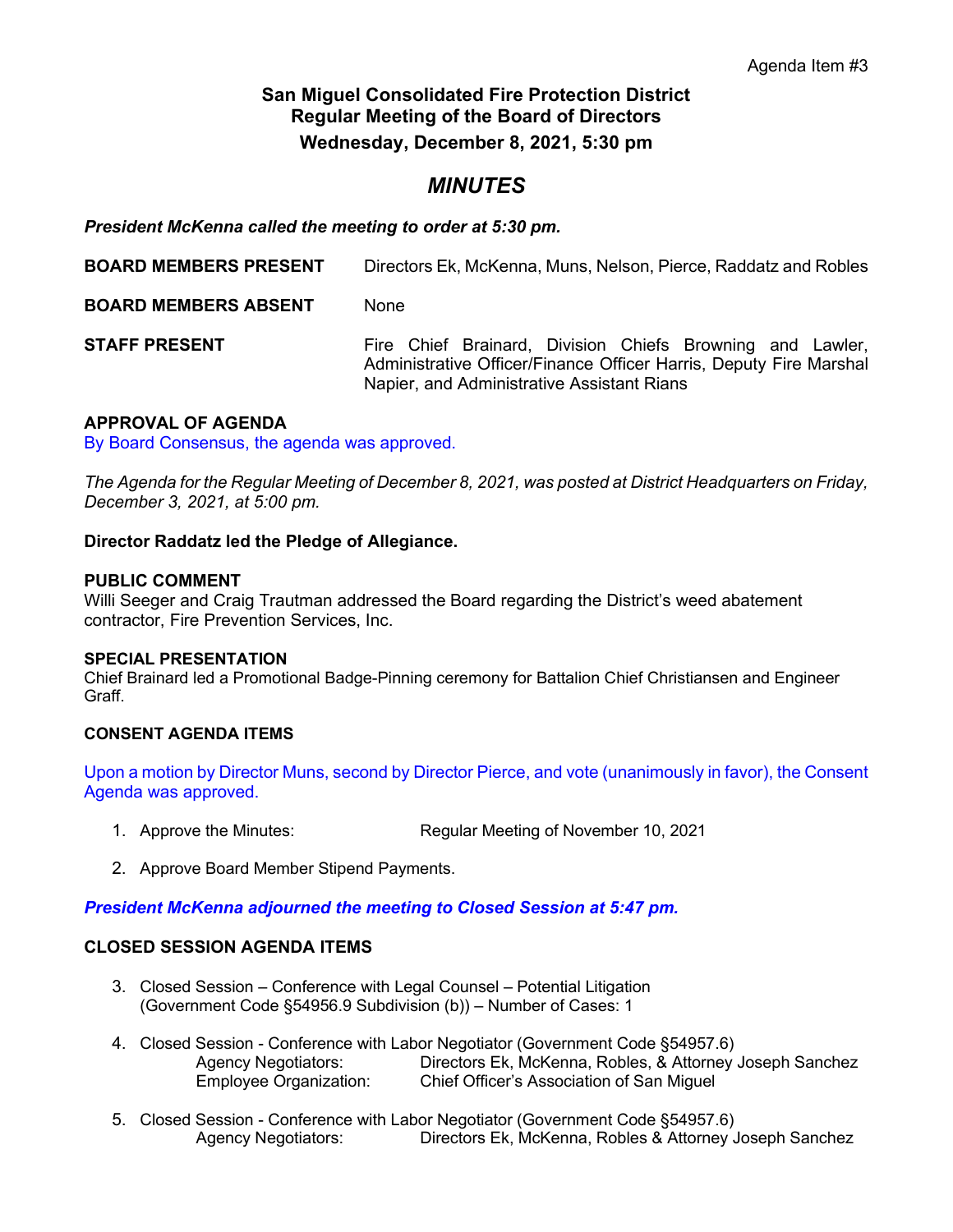Unrepresented Employees: Division Chief, Deputy Fire Marshal, Administrative Officer/Finance Officer, Administrative Analyst, Human Resources Specialist (New Classification), Accounting Specialist, Administrative Assistant, Fire Inspector(s), Logistics **Officer** 

# *President McKenna reconvened the meeting to Open Session at 7:12 pm.*

### **ACTION AGENDA ITEMS**

6. Election of Board Officers – The Board will elect Board Officers pursuant to Board Policy Manual item 2.1. The Officers of the Board are President, Vice President and Secretary.

Upon a motion by Director Pierce, second by Director Nelson, and vote (unanimously in favor), **Director McKenna will serve as Board President.**

Upon a motion by Director McKenna, second by Director Pierce, and vote (unanimously in favor), **Director Robles will serve as Board Vice President.**

Upon a motion by Director McKenna, second by Director Ek, and vote (unanimously in favor), **Director Nelson will serve as Board Secretary.**

7. Approve Resolution 21-16 – A Resolution of the Board of Directors of the San Miguel Consolidated Fire Protection District Establishing a Proposition E Citizens' Oversight Committee and Adopting Policy.

District Counsel Sanchez advised the Board on best practices regarding formation of the Committee, including limiting its members to no more than one person per household Chief Brainard shared that, prior to the Board meeting, Ms. Llona Hoffman had resigned from the Committee. The Directors discussed verbiage within the policy and made amendments.

Upon a motion by Director Raddatz, second by Director Ek, and vote (unanimously in favor), Resolution 21-16 was approved, and the Prop E Citizens' Oversight Committee Policy was adopted with amendments.

8. Public Hearing – Public Hearing #2 to Receive Public Comment on Proposed Fire Prevention Fee Schedule. The Board may discuss and take action on adopting Ordinance 2021-1 with the adoption of the revised 2021 Fee Schedule.

President McKenna opened the public hearing at 7:47 pm. With no public wishing to comment, the public hearing was closed at 7:48 pm.

Upon a motion by Director Ek, second by Director Raddatz, and vote (unanimously in favor), Ordinance 2021-1 was adopted along with the revised 2021 Fee Schedule.

9. Chief Officer's Association – Memorandum of Understanding – The Board of Directors will consider approving the MOU based on tentative agreement for the terms of January 1, 2022 – December 31, 2022.

Upon a motion by Director Robles, second by Director Muns, and vote (unanimously in favor), the Chief Officer's Association MOU was approved.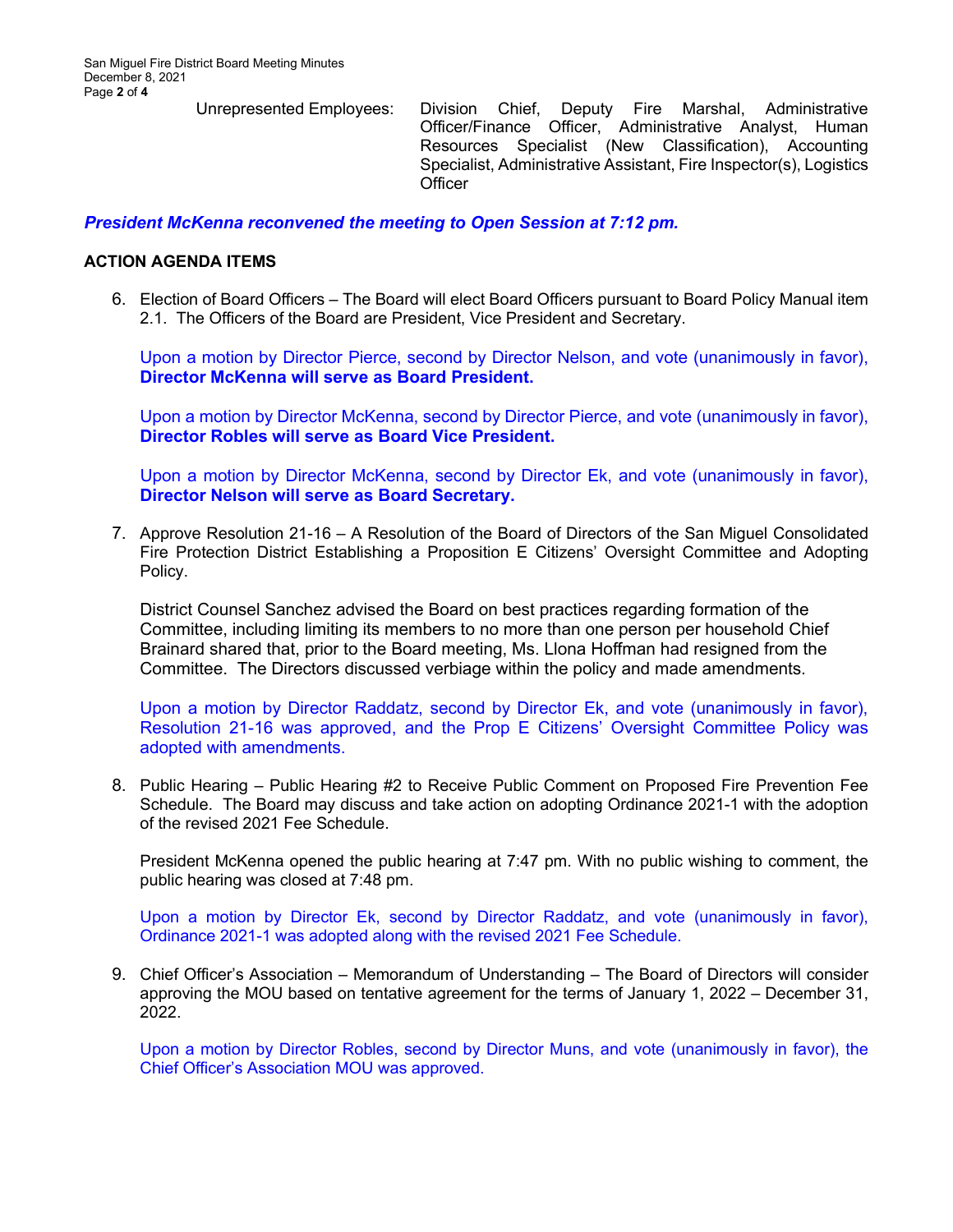10. Terms of Employment – The Board of Directors will discuss and may take action on ratifying the Terms of Employment for the following group: Unrepresented Executive Chiefs and Executive Staff for the term of January 1, 2022 – December 31, 2022.

Upon a motion by Director Nelson, second by Director Pierce, and vote (unanimously in favor), the MOU for Unrepresented Executive Chiefs and Executive Staff was approved.

11. Terms of Employment – The Board of Directors will discuss and may take action on ratifying the Terms of Employment for the following group: Unrepresented Fire Prevention Management Staff for the term of January 1, 2022 – December 31, 2022.

Upon a motion by Director Raddatz, second by Director Ek, and vote (unanimously in favor), the MOU for Unrepresented Fire Prevention Management Staff was approved.

12. Terms of Employment – The Board of Directors will discuss and may take action on ratifying the Terms of Employment for the following group: Unrepresented Employees for the term of January 1, 2022 – December 31, 2022.

Upon a motion by Director Pierce, second by Director Robles, and vote (unanimously in favor), the MOU for Unrepresented Employees was approved.

### **INFORMATIONAL ITEM**

13. Fire Prevention Software Update – Deputy Fire Marshal Napier updated the Board of Directors on the status of the new software implementation, sharing that the transition has been time consuming, as staff is diligently "cleaning up" data from the old system so unnecessary or outdated information is not transferred over.

#### **REPORTS**

14. Committee Reports

Director Raddatz attended the CSA 69 meeting and shared the majority of discussion pertains to dissolution.

Director Pierce attended the CSDA meeting and reports the meeting was well attended by Water Districts, who may also be experiencing trouble in recruitment new employees.

15. Directors' Reports

Directors Pierce and Robles visited the Heartland Training Facility and observe a live fire training.

Director Nelson shared that neighbor of his expressed dissatisfaction with the outcome of reporting an illegal burn.

#### 16. Chief's Report

- Action Plan Recap from November 10, 2021, Board Meeting
	- $\circ$  Board and District policies updated advising Directors to keep District business on District email only – This change will be incorporated with revisions that are in the queue.
	- $\circ$  MDC conversion complete no one time or ongoing costs
	- $\circ$  Solicit Prop E Committee volunteer from Bostonia area  $-$  Joyce Peterson owns four properties in Bostonia and wants to volunteer for the committee
	- $\circ$  Paramedic Internship contracts complete and signed
	- $\circ$  DFM Brent Napier new software update Was discussed under agenda item #13